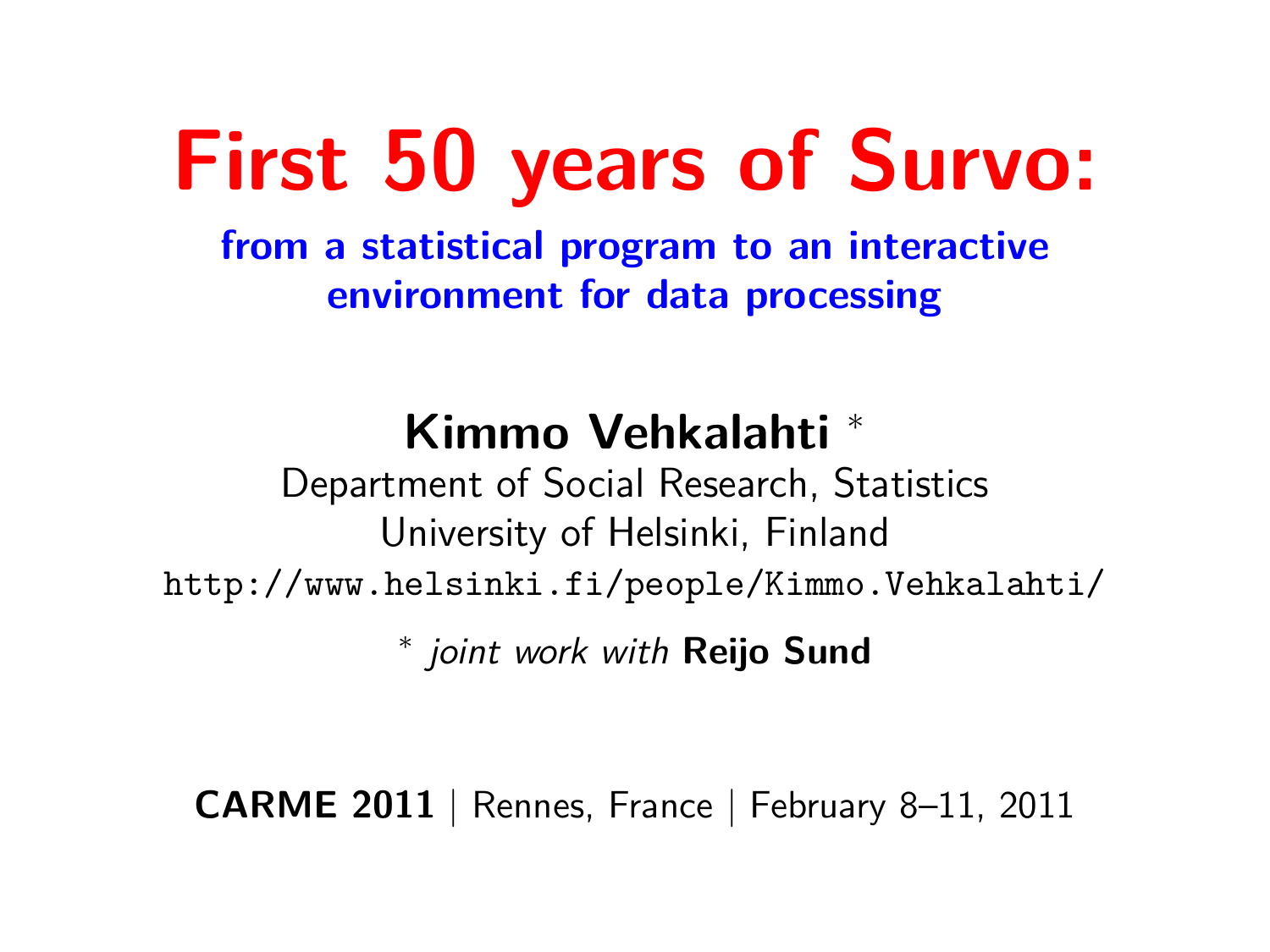### **Outline of the presentation**

Only **four slides** will follow – **very briefly:**

- <sup>I</sup> **What is Survo?**
- **EXA** Highlights of Survo
- **E** Vision of future: Muste
- **EXECUTE: Demonstration with Survo and Muster**

 $(+)$  selected references from www.survo.fi/publications)

More details in our Abstract and on the website of **Survo: www.survo.fi/english**

The **point** of my presentation is the **demonstration**.

Before that, some facts about **Survo** and **Muste**...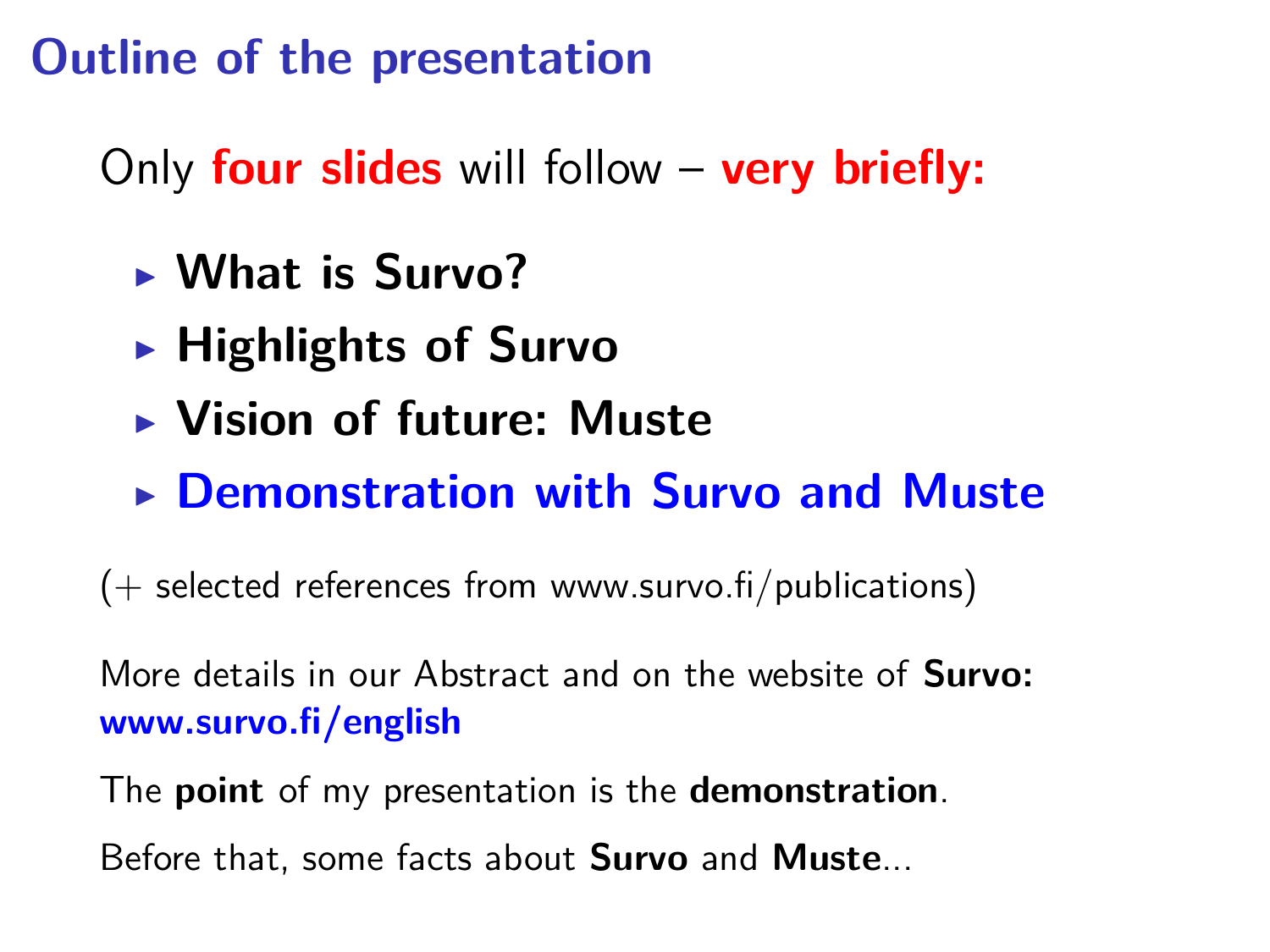# **What is Survo?**

**Survo** is an interactive computing environment for creative processing of text and numerical data.

Author: **Seppo Mustonen**, Prof. of Statistics, Univ of Helsinki

Various generations of **Survo** during its first **50 years:**

- $\blacktriangleright$  Initial experiments in 1962
- ▶ SURVO 66 (Elliott 803, autocode)
- ▶ SURVO 76 (Wang 2200, Basic language)
	- ► **Editorial interface 1979–**
- ▶ SURVO 84 (Wang PC, Basic language)
- ▶ SURVO 84C (IBM PC, DOS, C language)
- $\triangleright$  SURVO 98 (IBM PC 386+, 32 bit extended DOS, C language)
- ▶ **SURVO MM** (Windows platforms, Win32 API, C language)

Development of **SURVO MM** will continue by S.Mustonen et al.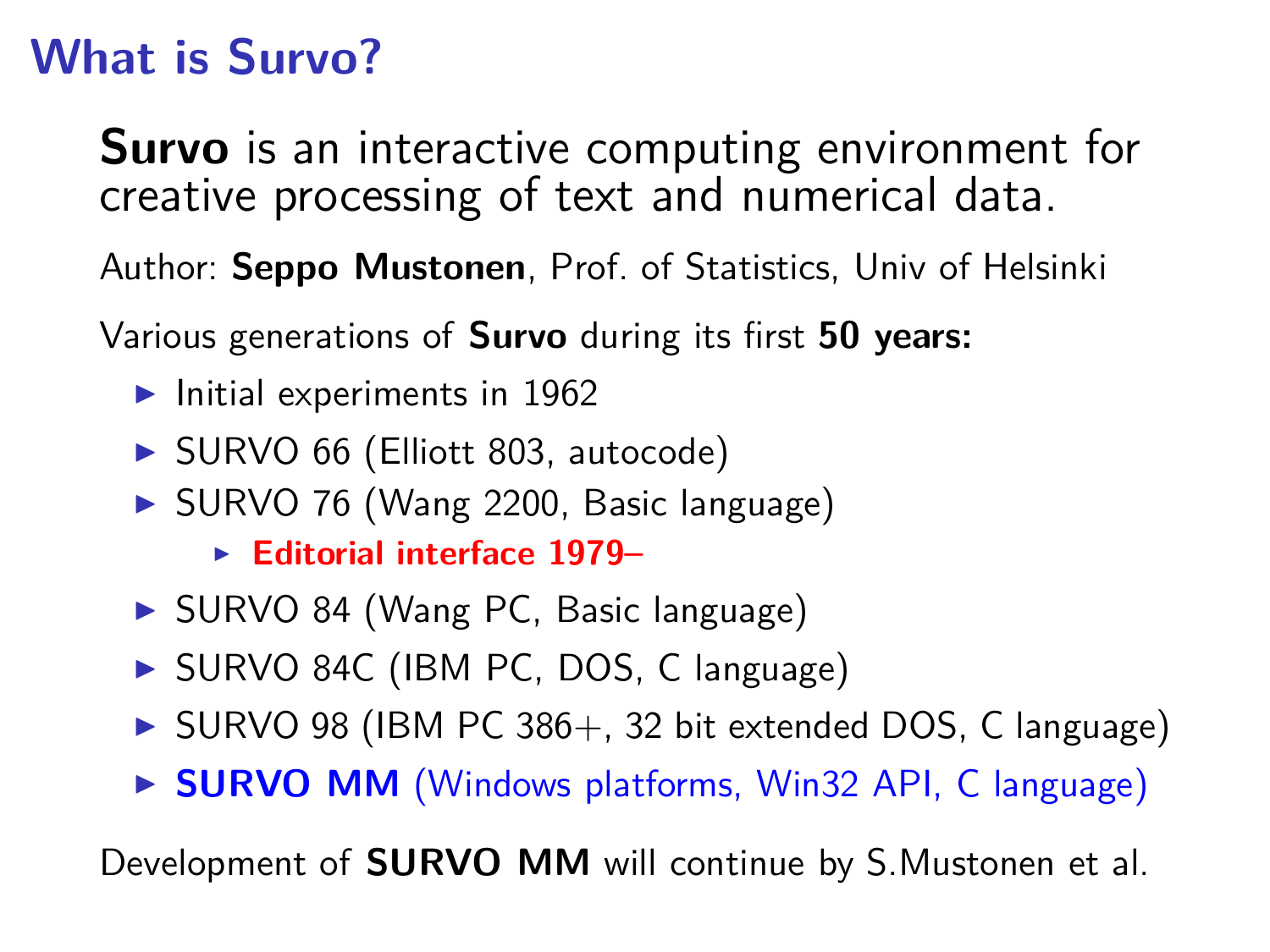# **Highlights of Survo**

During its various generations of development, **Survo** has become a general computing environment with several unique functions.

- Easy way of **documenting** and **repeating** the steps of work: **editorial interface** (working with a text editor – since 1979) (cf. concept of "compendium" by Robert Gentleman, 2004)
- ▶ Handy tools for working with **tables** and **matrices**
- ▶ Fast and efficient methods for analysing **large data sets**
- ▶ High-quality **visualisation** using PostScript graphics
- **IDED** Multiple methods for various **computations** and **calculations**

For animated demos describing some of the highlights, see **www.survo.fi/demos**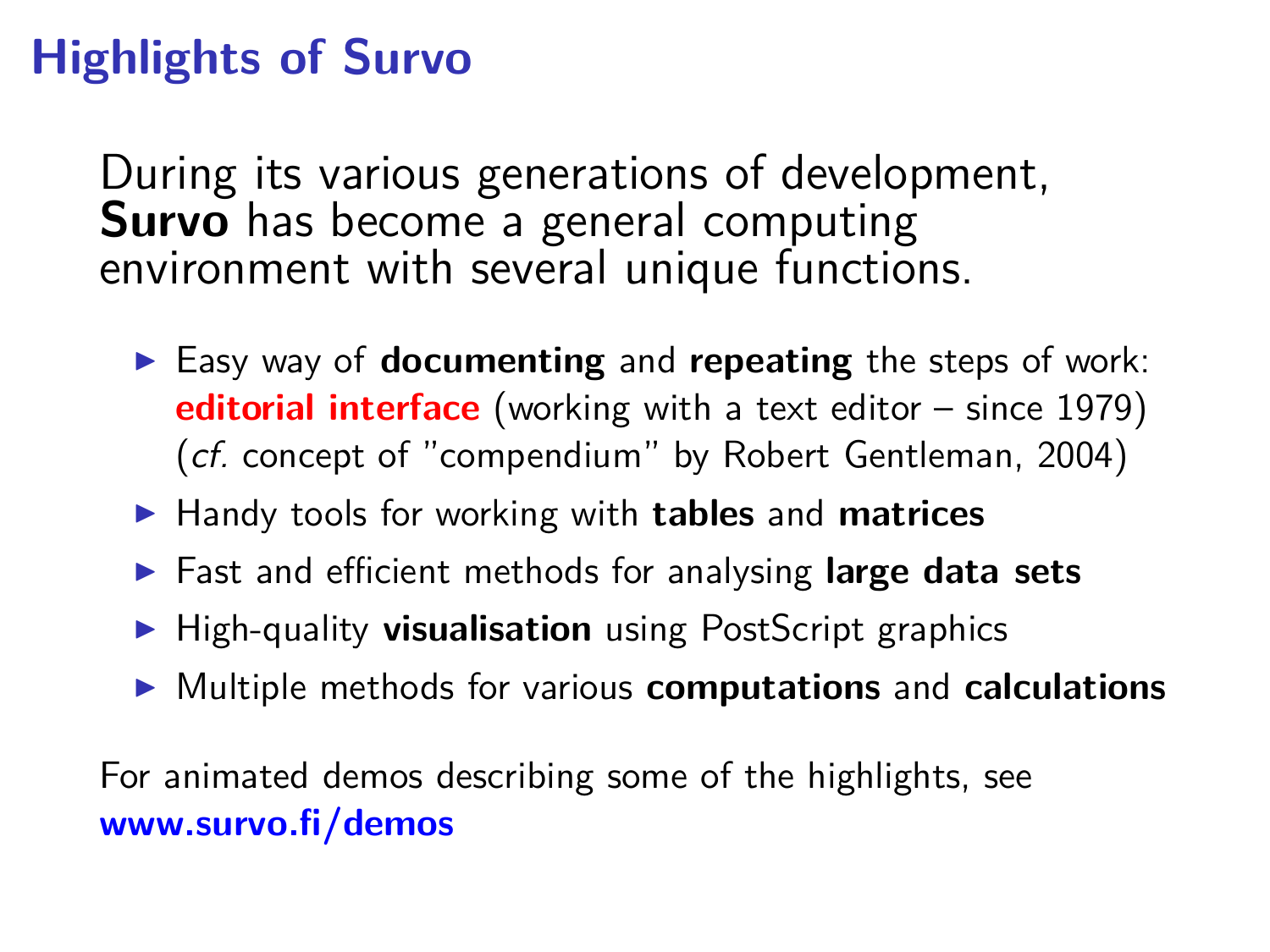#### **Vision of future: Muste**

**Muste** is an open-source project initiated by **Reijo Sund** (2009):

- **IDED** Integrate **Survo** with **R** project for statistical computing
- In a way, the aim is to combine "the best of both worlds"
- $\blacktriangleright$  The project is fully supported by S. Mustonen: **no need to start from SCRATCH** (use ready C code!)
- ► Technically implemented as one large **R** package
- $\triangleright$  Multiple platforms of **R** offer multiple possibilities

**Muste** will offer several potential benefits:

- ▶ Many unique ideas of **Survo** more widely available
- ▶ Functions of **Survo** accessible for **R** users
- ▶ Functions of **R** accessible for **Survo** users
- Interesting prospects for research and development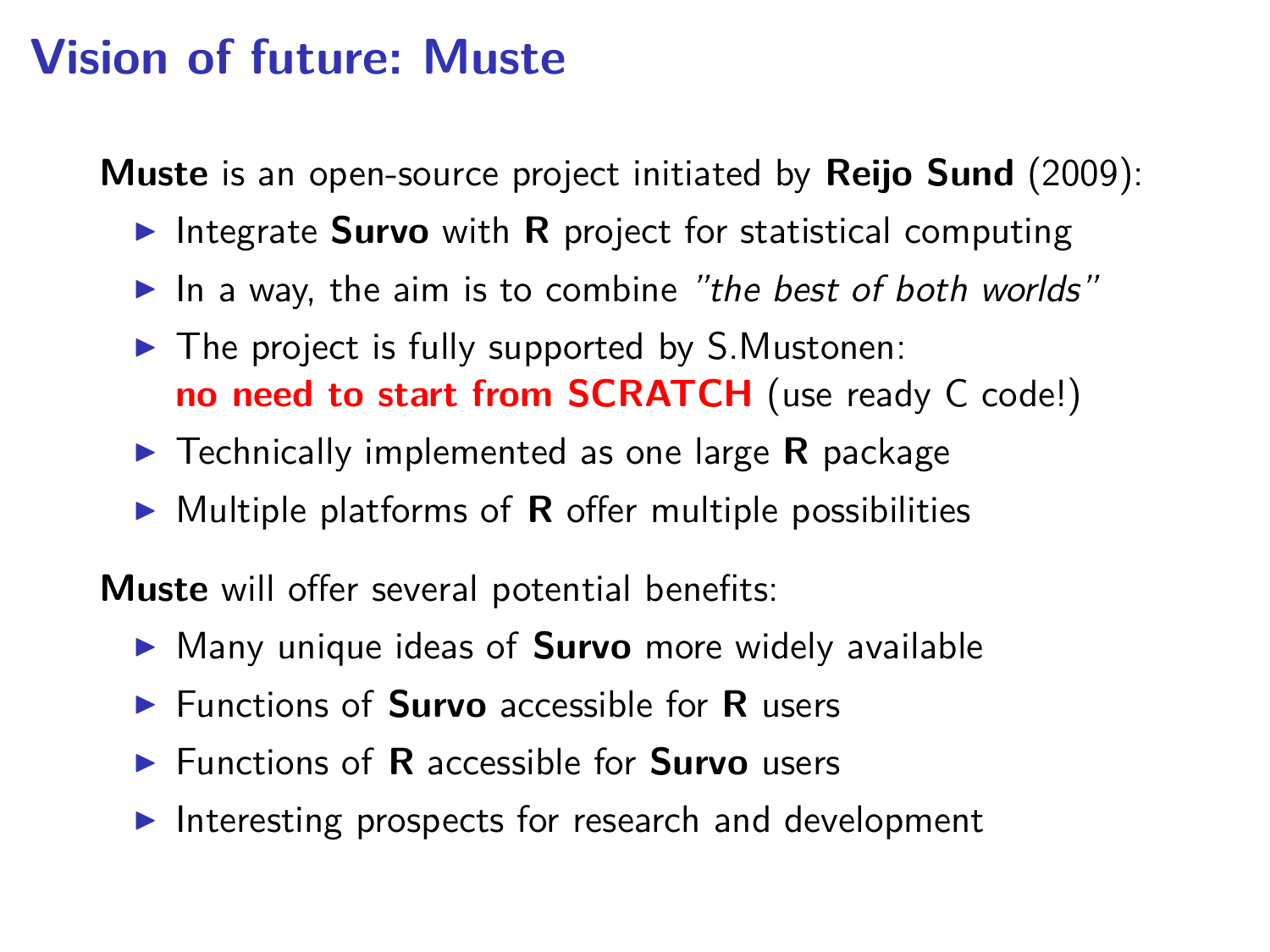#### **Demonstration with Survo and Muste**

For the rest of my 17 minutes I would like to demonstrate:

# **1. Examples of working with Survo**

- $\triangleright$  making small calculations, e.g.,  $2+3=?$
- $\triangleright$  processing tables, very interactively
- $\triangleright$  visualising statistical data, by CA and MCA
- $\triangleright$  working with matrices, with the interpreter
- **2. Preliminary views of Muste**
	- $\triangleright$  editorial interface in  $\mathbf{R}$ : how does it look like?
	- $\triangleright$  co-operation with **R**: *possibilities?* challenges?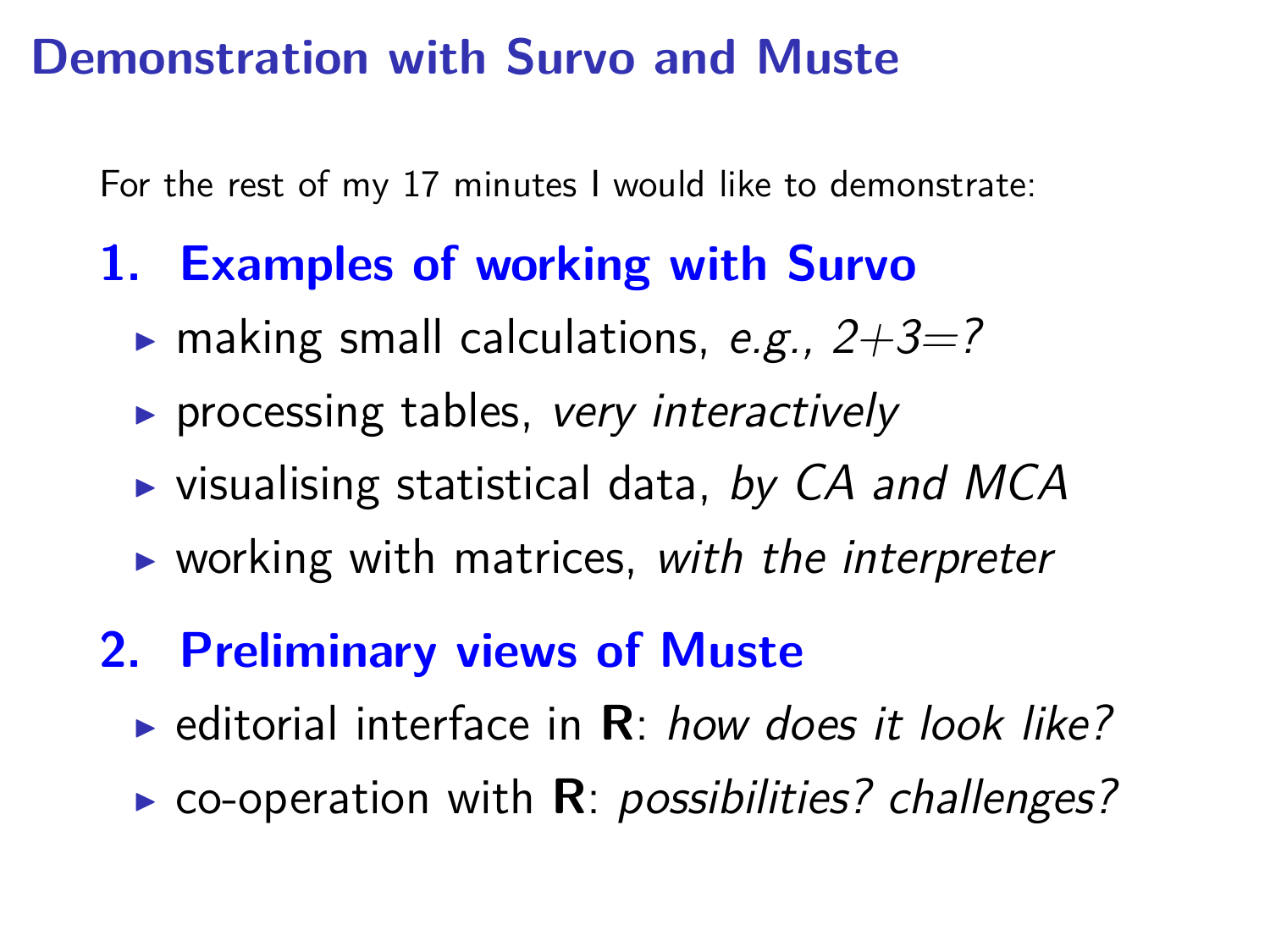Mustonen, S. (1963). SMS, a System of Matrix Subroutines for use with the 803 autocode. National Elliott computer application program LM21, Elliott Computing Division. (29 pp.) <http://www.survo.fi/publications/Mustonen1963.pdf>

Mustonen, S. (1967). Tilastollinen tietojenkäsittelyjärjestelmä SURVO 66. Monistesarja, Tampereen yliopiston tietokonekeskus, Moniste n:o 2, Tampere, 1967. (Statistical Data Processing System SURVO 66, Reports of the Computing Centre in the University of Tampere, Report no 2, Tampere, 1967). In Finnish. (62 pp.) [http://www.survo.fi/publications/SURVO\\_66\\_Mustonen\\_1967.pdf](http://www.survo.fi/publications/SURVO_66_Mustonen_1967.pdf)

Alanko, T., Mustonen, S. (1968). Tilastollinen tietojenkäsittelyjärjestelmä SURVO 66, Elliott 503 implementointi. Monistesarja B 1, Tietojenkäsittelyopin laitos, Helsingin yliopisto. (Statistical Data Processing System SURVO 66, Elliott 503 Implementation, Reports of the Department of Computer Science, B 1, University of Helsinki). In Finnish.

Alanko, T., Mustonen, S., Tienari, M. (1968a). A Statistical Programming Language SURVO 66. Proceedings of NordDATA-68, Otaniemi, Helsinki, June 1968. (22 pp.) [http://www.survo.fi/publications/NordDATA-68\\_Alanko\\_Mustonen\\_Tienari.pdf](http://www.survo.fi/publications/NordDATA-68_Alanko_Mustonen_Tienari.pdf)

Alanko, T., Mustonen, S., Tienari, M. (1968b). A Statistical Programming Language SURVO 66. BIT, 8, 69–85. <http://dx.doi.org/10.1007/BF01939330>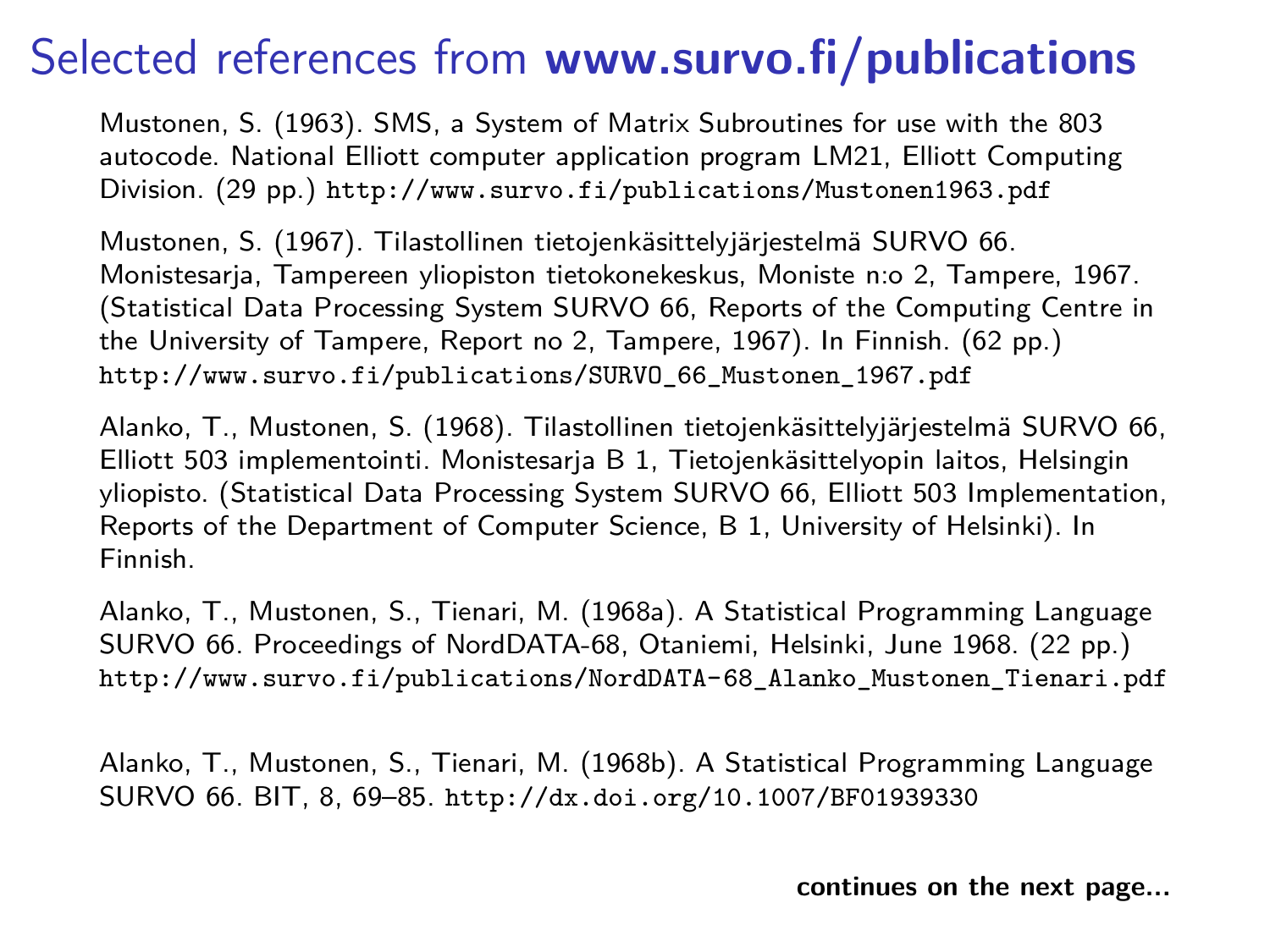Mustonen, S. (1976). Tilastollinen tietojenkäsittely pientietokoneella. Research Report No. 4. Department of Statistics, University of Helsinki. (Statistical computing using a mini computer.) In Finnish. (77 pp.)

[http://www.survo.fi/publications/Research\\_Report\\_4\\_Mustonen\\_1976.pdf](http://www.survo.fi/publications/Research_Report_4_Mustonen_1976.pdf)

Mustonen, S. (1977a). SURVO 76, a statistical data processing system. Research Report No. 6. Department of Statistics, University of Helsinki. (30 pp.) [http://www.survo.fi/publications/Research\\_Report\\_6\\_Mustonen\\_1977.pdf](http://www.survo.fi/publications/Research_Report_6_Mustonen_1977.pdf)

Mustonen, S. (1977b). Matriisioperaatiot SURVO 76:ssa. Research Report No. 10. Department of Statistics, University of Helsinki. (Matrix operations in SURVO 76.) In Finnish. (31 pp.) [http://www.survo.fi/publications/Research\\_Report\\_10\\_Mustonen\\_1977.pdf](http://www.survo.fi/publications/Research_Report_10_Mustonen_1977.pdf)

Mustonen, S. (1978a). SURVO 76, an interactive statistical data processing system for a desk computer. Department of Statistics, University of Helsinki. (24 pp.) [http://www.survo.fi/publications/SURVO\\_76\\_in\\_1978.pdf](http://www.survo.fi/publications/SURVO_76_in_1978.pdf)

Mustonen, S. (1978b). Tilastollisesta tietojenkäsittelystä. Arkhimedes 30(1), 25–29. (On Statistical Computing. Arkhimedes [a Finnish journal of Physics and Mathematics] 30(1), 25–29.) In Finnish. [http://www.survo.fi/publications/](http://www.survo.fi/publications/Tilastollisesta_tietojenkasittelysta_Mustonen_1977.pdf) [Tilastollisesta\\_tietojenkasittelysta\\_Mustonen\\_1977.pdf](http://www.survo.fi/publications/Tilastollisesta_tietojenkasittelysta_Mustonen_1977.pdf)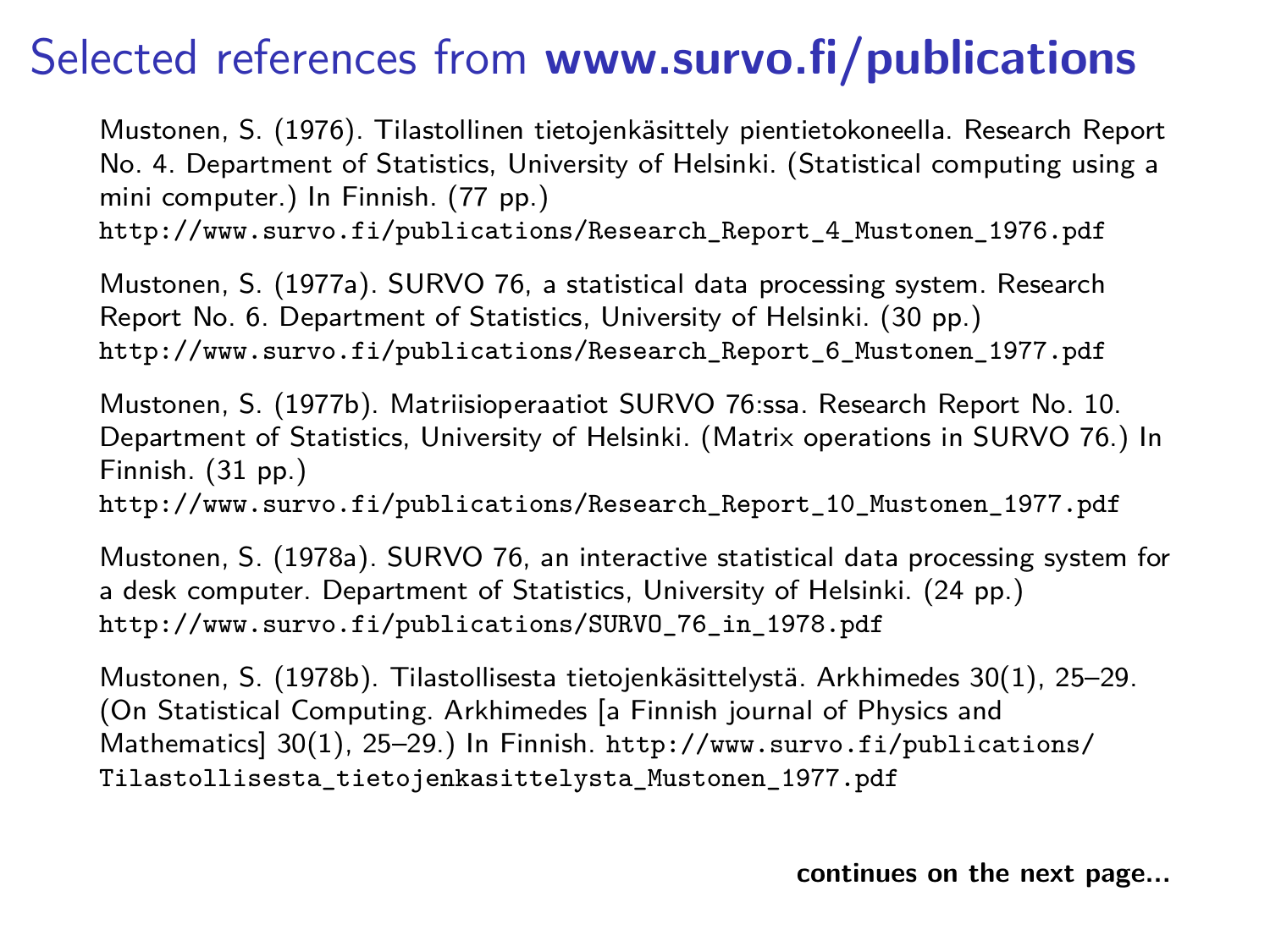Mustonen, S. (1979). SURVO 76 Communications 1/1979 (May, 1979), Department of Statistics, University of Helsinki. (12 pp.) [http://www.survo.fi/publications/SURVO\\_76\\_Communications\\_1\\_1979.pdf](http://www.survo.fi/publications/SURVO_76_Communications_1_1979.pdf)

Mustonen, S. (1980a). On Interactive Statistical Data Processing. 8th Nordic Conference on Mathematical Statistics, May 1980, Mariehamn, Åland. (10+9 pp.) [http://www.survo.fi/publications/Nordic\\_MathStat8\\_Mariehamn\\_1980.pdf](http://www.survo.fi/publications/Nordic_MathStat8_Mariehamn_1980.pdf)

Mustonen, S. (1980b). SURVO 76 EDITOR, a new tool for interactive statistical computing, text and data management. Research Report No. 19. Department of Statistics, University of Helsinki. (50 pp.)

[http://www.survo.fi/publications/Research\\_Report\\_19\\_Mustonen\\_1980.pdf](http://www.survo.fi/publications/Research_Report_19_Mustonen_1980.pdf)

Mustonen, S. (1980c). Interactive analysis in SURVO 76. Proceedings of the 4th Symposium on Computational Statistics, COMPSTAT, Edinburgh, Scotland, 1980. M.M. Barritt and D. Wishart, Editors, pp. 253–259. Physica-Verlag, Wien. [http://www.survo.fi/publications/COMPSTAT\\_1980.pdf](http://www.survo.fi/publications/COMPSTAT_1980.pdf)

Mustonen, S., Mellin, I. (1980). SURVO 76 program descriptions. Department of Statistics, University of Helsinki.

Mustonen, S., Lautiainen, S., Mellin, I., Rahiala, M., Österlund, M. (1980). SURVO 76 Time series programs (ed. by Ilkka Mellin). Department of Statistics, University of Helsinki.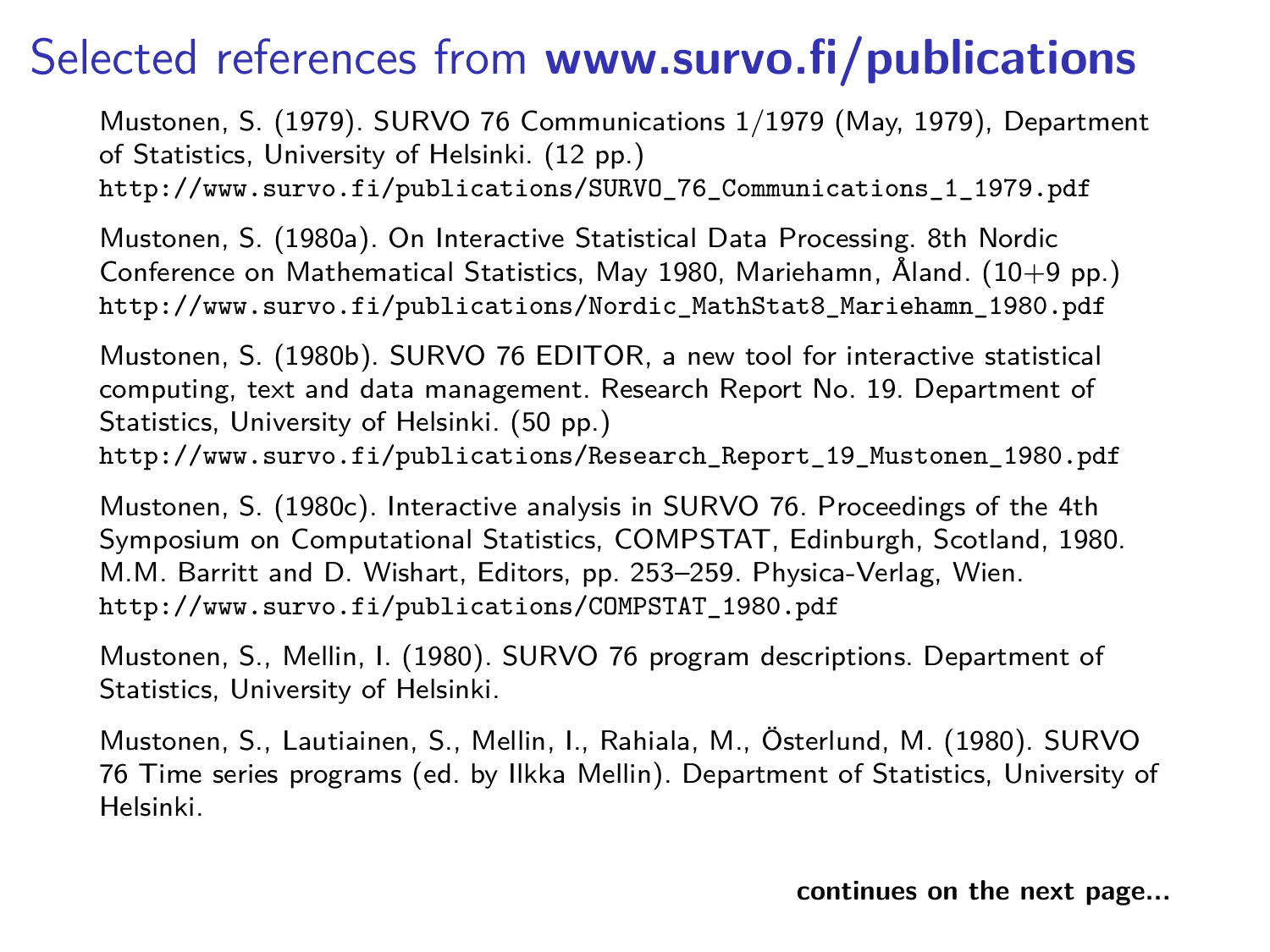Mustonen, S. (1981a). Statistical computing with a text editor. Computational Statistics, Festschrift dedicated to Dr. Wolfgang Wetzel. Herbert Büning and Peter Naeve, Editors, pp. 337–348. Walter de Gruyter, Berlin, New York. [http://www.survo.fi/publications/Computational\\_Statistics\\_1981.pdf](http://www.survo.fi/publications/Computational_Statistics_1981.pdf)

Mustonen, S. (1981b). On Interactive Statistical Data Processing. Scandinavian Journal of Statistics, 8, 129–136. <http://www.jstor.org/pss/4615826>

Mustonen, S. (1981c). SURVO 76 EDITOR, a new tool for interactive statistical computing, text and data management (release 2). Research Report No. 24. Department of Statistics, University of Helsinki. (65+8 pp.) [http://www.survo.fi/publications/Research\\_Report\\_24\\_Mustonen\\_1981.pdf](http://www.survo.fi/publications/Research_Report_24_Mustonen_1981.pdf)

Mustonen, S. (1981d). SURVO 76 EDITOR, Estimation of regression models. Research Report No. 29. Department of Statistics, University of Helsinki. (19 pp.) [http://www.survo.fi/publications/Research\\_Report\\_29\\_Mustonen\\_1981.pdf](http://www.survo.fi/publications/Research_Report_29_Mustonen_1981.pdf)

Mustonen, S. (1982a). Statistical graphics in SURVO 76 EDITOR. Research Report No. 33. Department of Statistics, University of Helsinki. (82 pp.) [http://www.survo.fi/publications/Research\\_Report\\_33\\_Mustonen\\_1982.pdf](http://www.survo.fi/publications/Research_Report_33_Mustonen_1982.pdf)

Mustonen, S. (1982b). Statistical computing based on text editing. Proceedings of the 5th Symposium on Computational Statistics, COMPSTAT, Toulouse, France, 1982. H. Caussinus, P. Ettinger and R. Tomassone, Editors, pp. 353–358. Physica-Verlag, Wien. [http://www.survo.fi/publications/COMPSTAT\\_1982.pdf](http://www.survo.fi/publications/COMPSTAT_1982.pdf)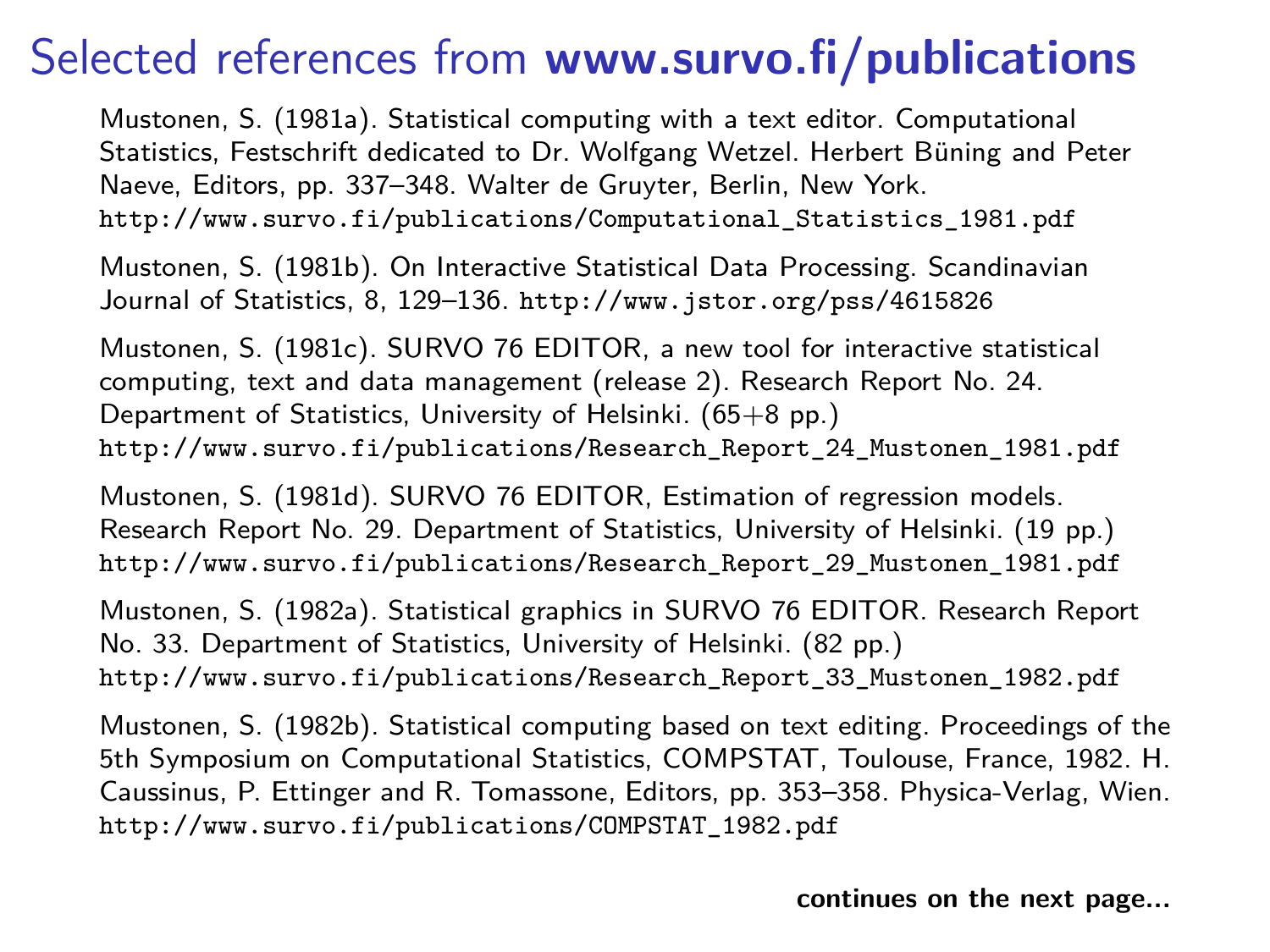Mustonen, S. (1984). SURVO 84 – interactive system for statistical computing, graphics and text processing. Research Report No. 51. Department of Statistics, University of Helsinki. (51 pp.)

Mustonen, S. (1985). SURVO 84 – käyttäjän opas. Helsingin yliopisto, tilastotieteen laitos. (226 s.) (SURVO 84 – User's Guide. University of Helsinki, Department of Statistics, 226 pp.) In Finnish.

Mustonen, S. (1987a). SURVO 84 User's Guide. University of Helsinki, Department of Statistics. (335 pp.)

Mustonen, S. (1987b). Editorial approach in statistical computing. Proceedings of the Second International Tampere Conference in Statistics, ed. by Tarmo Pukkila and Simo Puntanen, 205–224, Department of Mathematical Sciences, University of Tampere.

Mustonen, S. (1988a). PostScript printing in SURVO 84C. SURVO 84C Contributions 1. University of Helsinki, Department of Statistics. (34 pp.)

Mustonen, S. (1988b). Sucros in SURVO 84C. SURVO 84C Contributions 2. University of Helsinki, Department of Statistics. (28 pp.)

Mustonen, S. (1989). Programming SURVO 84 in C. SURVO 84C Contributions 3. University of Helsinki, Department of Statistics. (80 pp.) <http://www.helsinki.fi/survo/c/index.html>

Mustonen, S. (1990a). Survo-opas. Helsingin yliopisto, tilastotieteen laitos. (48 pp.) (Survo Tutorial Guide. University of Helsinki, Department of Statistics.) In Finnish.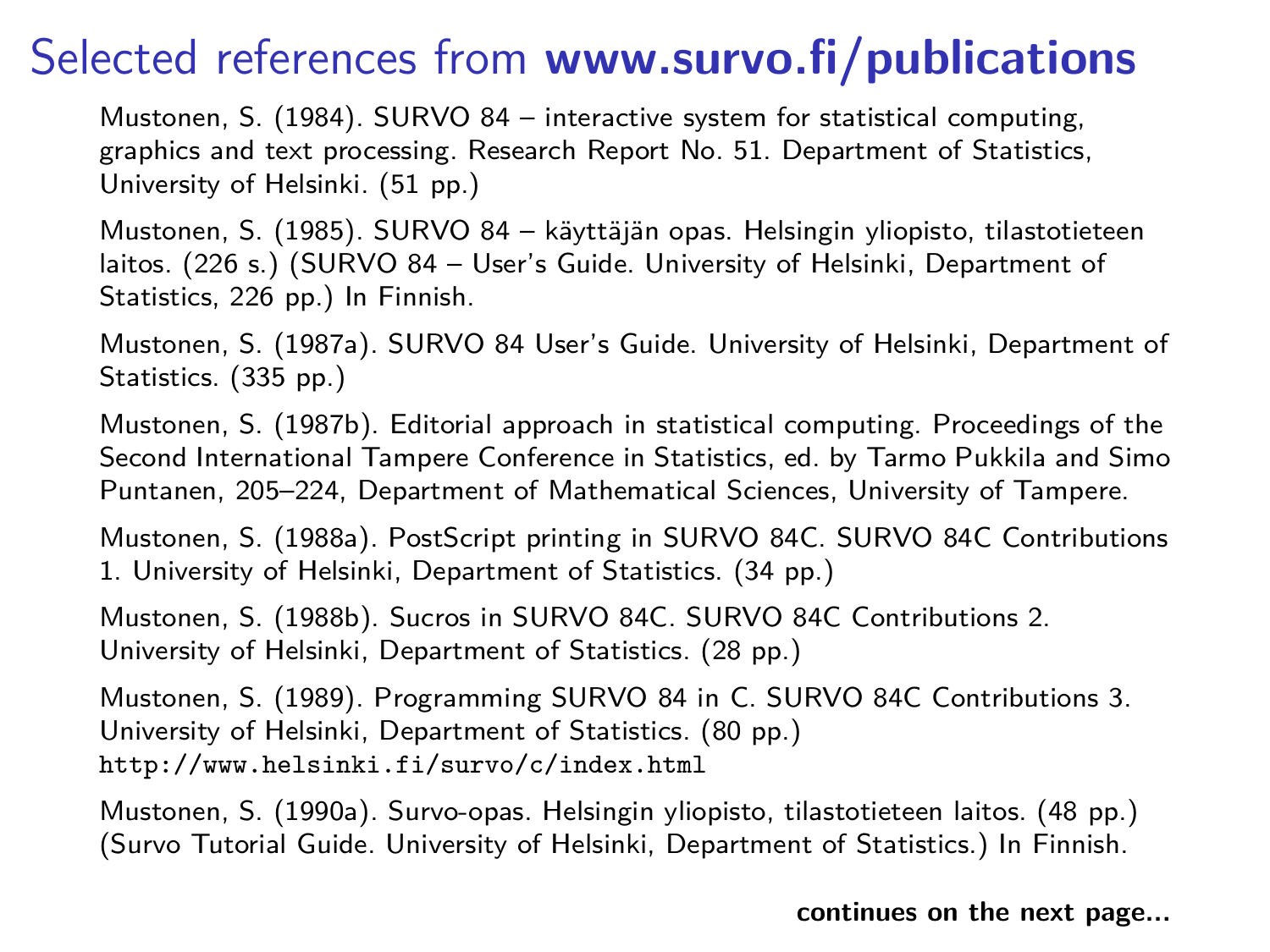Mustonen, S. (1990b). SURVO 84C: General Environment for Statistical Computing. SoftStat '89, 5th Conference on the Scientific Use of Statistics Software, Heidelberg, Germany, April 1989. F. Faulbaum, R. Haux, and K.-H. Jöckel, Editors, pp. 136–143. Gustav Fischer Verlag, Stuttgart, New York.

Mustonen, S. (1991). Sukrojen ohjelmointi Survossa. Helsingin yliopisto, tilastotieteen laitos. (Programming sucros in Survo. University of Helsinki, Department of Statistics.) In Finnish. <http://www.helsinki.fi/survo/suopas.html>

Korhonen, M., Sadeniemi, L. (1992). Additional SURVO 84C operations I. SURVO 84C Contributions 5. University of Helsinki, Department of Statistics.

Mustonen, S. (1992a). Survo – An Integrated Environment for Statistical Computing and Related Areas. Survo Systems, Helsinki. (494 pp.) [http://www.survo.fi/books/1992/Survo\\_Book\\_1992\\_with\\_comments.pdf](http://www.survo.fi/books/1992/Survo_Book_1992_with_comments.pdf)

Mustonen, S. (1992b). Editorial interface in Statistical Computing and Related Areas. Proceedings of the 10th Symposium on Computational Statistics, COMPSTAT, Neuchâtel, Switzerland, August 1992. Yadolah Dodge and Joe Whittaker, Editors, Volume 2, pp. 17–32. Physica-Verlag, Heidelberg. [http://www.survo.fi/publications/COMPSTAT\\_1992.pdf](http://www.survo.fi/publications/COMPSTAT_1992.pdf)

Mustonen, S. (1995). Tilastolliset monimuuttujamenetelmät. Survo Systems, Helsinki. 209 s. (Multivariate statistical methods. Survo Systems, Helsinki, 209 pp.) In Finnish. <http://www.survo.fi/mustonen/monim.pdf>